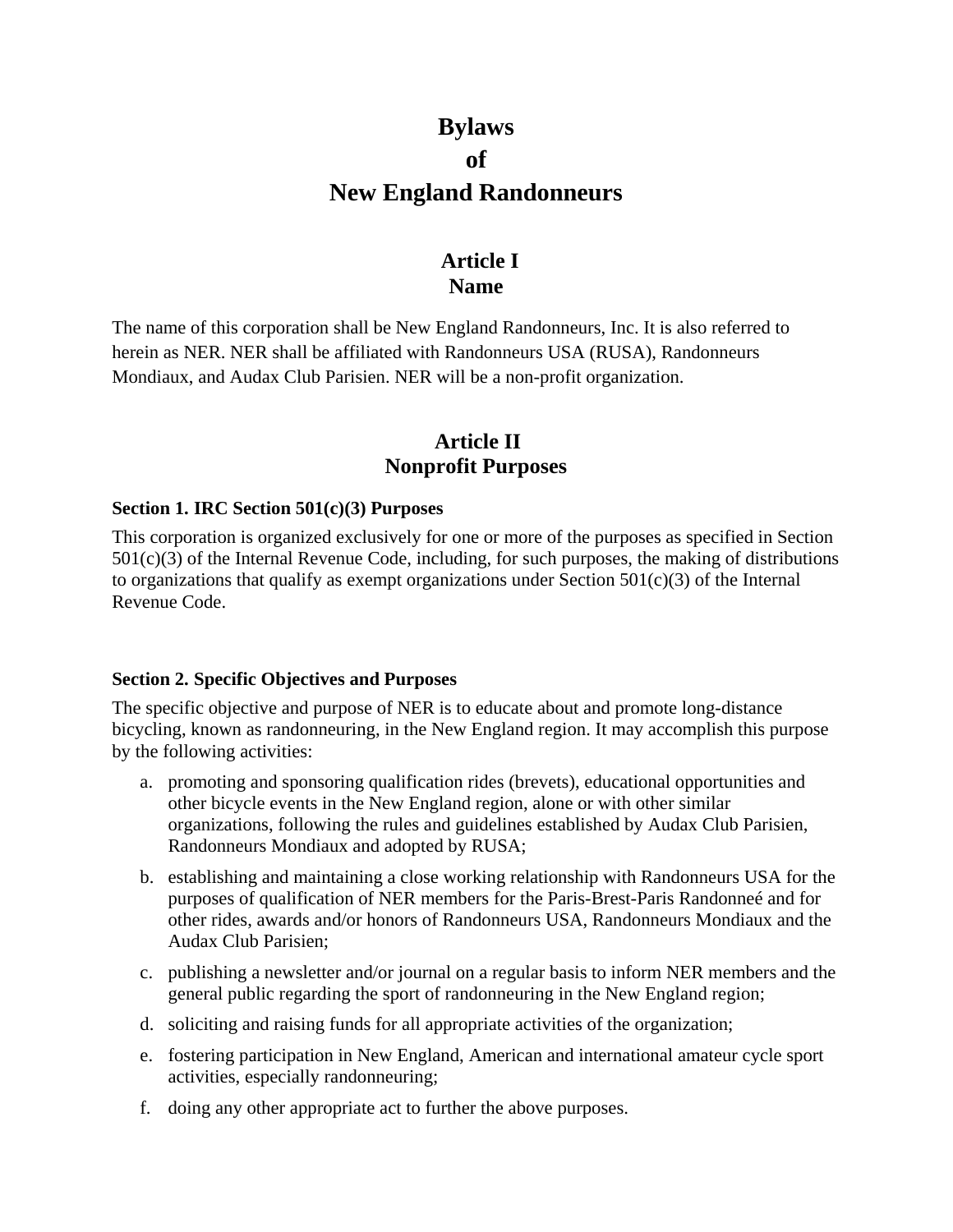## **Article III Directors**

#### **Section 1. Number**

The corporation shall have a minimum of 6 and a maximum of 10 directors and collectively they shall be known as the board of directors.

#### **Section 2. Qualifications**

Directors shall be of the age of majority in this state and members in good standing.

#### **Section 3. Powers**

Subject to the provisions of the laws of this state and any limitations in the articles of incorporation and these bylaws relating to action required or permitted to be taken or approved by the members, if any, of this corporation, the activities and affairs of this corporation shall be conducted and all corporate powers shall be exercised by or under the direction of the board of directors.

#### **Section 4. Duties**

It shall be the duty of the directors to:

- a. Perform any and all duties imposed on them collectively or individually by law, by the articles of incorporation, or by these bylaws;
- b. Appoint and remove, employ and discharge, and, except as otherwise provided in these bylaws, prescribe the duties and fix the compensation, if any, of all officers, agents, and employees of the corporation;
- c. Supervise all officers, agents, and employees of the corporation to assure that their duties are performed properly;
- d. Meet at such times and places as required by these bylaws;
- e. Register their addresses with the clerk of the corporation, and notices of meetings mailed or telegraphed to them at such addresses shall be valid notices thereof.

## **Section 5. Term of Office**

Each director shall hold office for a period of 1 year, from January  $1<sup>st</sup>$  through December  $31<sup>st</sup>$ , and until his or her successor is elected and qualifies.

#### **Section 6. Compensation**

Directors shall serve without compensation except that they shall be allowed reasonable advancement or reimbursement of expenses incurred in the performance of their duties. Any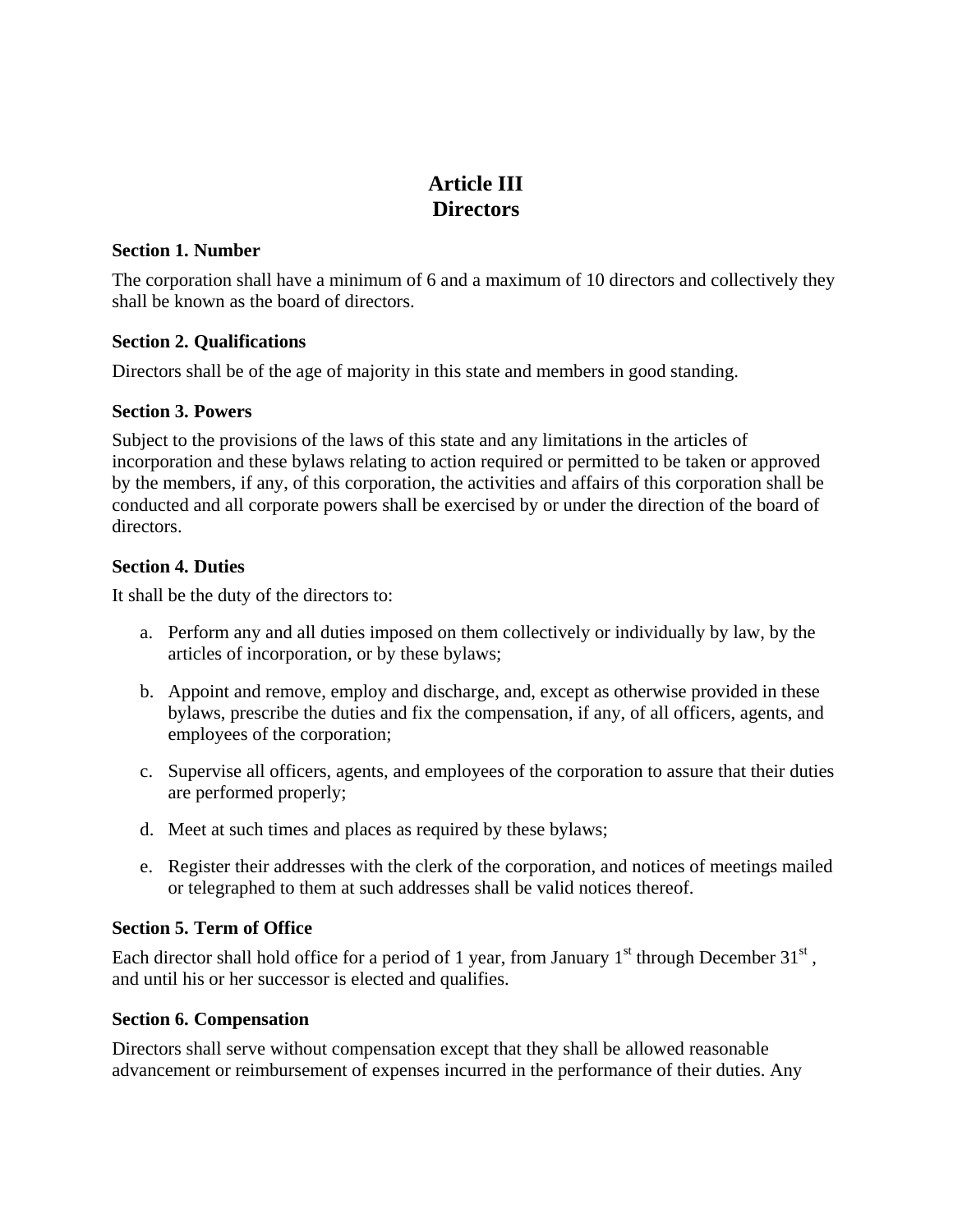payments to directors shall be approved in advance in accordance with this corporation's conflict of interest policy, as set forth in Article 9 of these bylaws.

## **Section 7. Election Of Directors**

The procedures for nomination of Directors shall be established by the board no later than October  $1<sup>st</sup>$  and published on the website.

Directors will be elected from qualified nominees either at a member meeting or by mailed ballot. Elections for the board will be completed no later than December 1<sup>st</sup>. Each member shall cast one vote per candidate, and may vote for as many candidates as the number of candidates to be elected to the board. The candidates receiving the highest number of votes up to the number of directors to be elected shall be elected to serve on the board.

## **Section 8. Meetings**

The Board shall meet at such times as the President, or one-half of the Directors request that a meeting be called. At least one meeting shall be held in each year.

## **Section 9. Notice of Meetings**

At least one week prior notice shall be given to each director of each meeting of the board. Such notice may be oral or written, may be given personally, by first class mail, by telephone, by facsimile machine, or by email, and shall state the place, date, and time of the meeting and the matters proposed to be acted upon at the meeting. In the case of facsimile or email notification, the director to be contacted shall acknowledge personal receipt of the facsimile or email notice by a return message or telephone call within twenty-four hours of the notification.

## **Section 10. Waiver of Notice**

Whenever any notice of a meeting is required to be given to any director of this corporation under provisions of the articles of incorporation, these bylaws, or the law of this state, a waiver of notice in writing signed by the director, whether before or after the time of the meeting, shall be equivalent to the giving of such notice.

## **Section 11. Quorum for Meetings**

A quorum shall consist of 60% of the members of the board of directors.

Except as otherwise provided under the articles of incorporation, these bylaws, or provisions of law, no business shall be considered by the board at any meeting at which the required quorum is not present, and the only motion which the chair shall entertain at such meeting is a motion to adjourn.

## **Section 12. Majority Action as Board Action**

Every act or decision done or made by a majority of the directors present at a meeting duly held at which a quorum is present is the act of the board of directors, unless the articles of incorporation, these bylaws, or provisions of law require a greater percentage or different voting rules for approval of a matter by the board.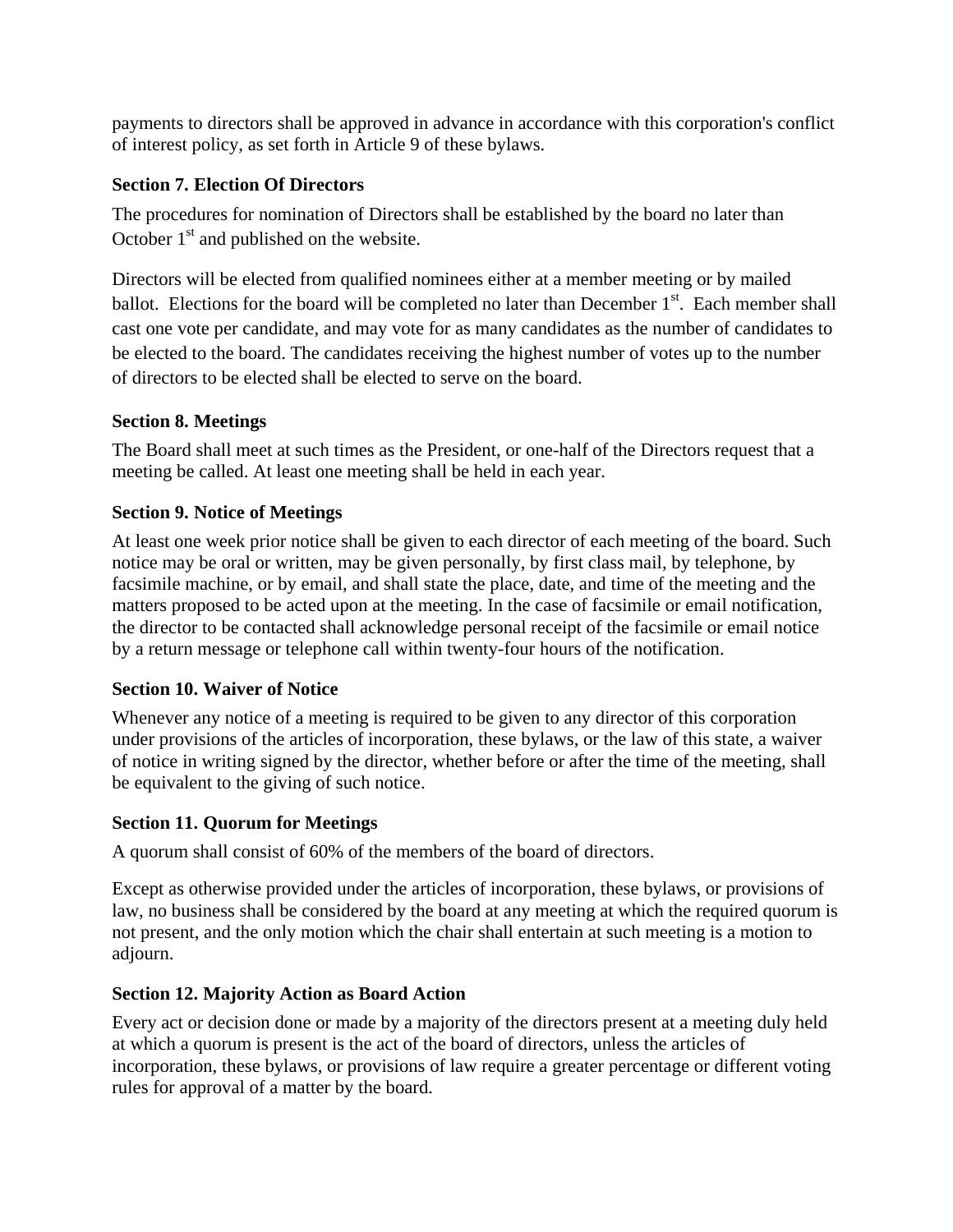## **Section 13. Conduct of Meetings**

Meetings of the board of directors shall be presided over by the president of the corporation, or in his or her absence, by a chairperson chosen by a majority of the directors present at the meeting. The clerk of the corporation shall act as secretary of all meetings of the board, provided that, in his or her absence, the presiding officer shall appoint another person to act as secretary of the meeting.

Meetings shall be governed by such procedures as may be approved from time to time by the board of directors, insofar as such rules are not inconsistent with or in conflict with the articles of incorporation, these bylaws, or with provisions of law.

#### **Section 14. Vacancies**

Vacancies on the board of directors shall exist (1) on the death, resignation, or removal of any director, and (2) whenever the number of authorized directors is increased.

Any director may resign effective upon giving written notice to the president, the clerk, or the board of directors, unless the notice specifies a later time for the effectiveness of such resignation. No director may resign if the corporation would then be left without a duly elected director or directors in charge of its affairs, except upon notice to the office of the attorney general or other appropriate agency of this state.

Directors may be removed from office, with or without cause, as permitted by and in accordance with the laws of this state.

Unless otherwise prohibited by the articles of incorporation, these bylaws, or provisions of law, vacancies on the board may be filled by approval of the board of directors. If the number of directors then in office is less than a quorum, a vacancy on the board may be filled by approval of a majority of the directors then in office or by a sole remaining director. A person elected to fill a vacancy on the board shall hold office until the next election of the board of directors or until his or her death, resignation, or removal from office.

#### **Section 15. Nonliability of Directors**

The directors shall not be personally liable for the debts, liabilities, or other obligations of the corporation.

#### **Section 16. Indemnification by Corporation of Directors and Officers**

The directors and officers of the corporation shall be indemnified by the corporation to the fullest extent permissible under the laws of this state.

## **Section 17. Insurance for Corporate Agents**

Except as may be otherwise provided under provisions of law, the board of directors may adopt a resolution authorizing the purchase and maintenance of insurance on behalf of any agent of the corporation (including a director, officer, employee, or other agent of the corporation) against liabilities asserted against or incurred by the agent in such capacity or arising out of the agent's status as such, whether or not the corporation would have the power to indemnify the agent against such liability under the articles of incorporation, these bylaws, or provisions of law.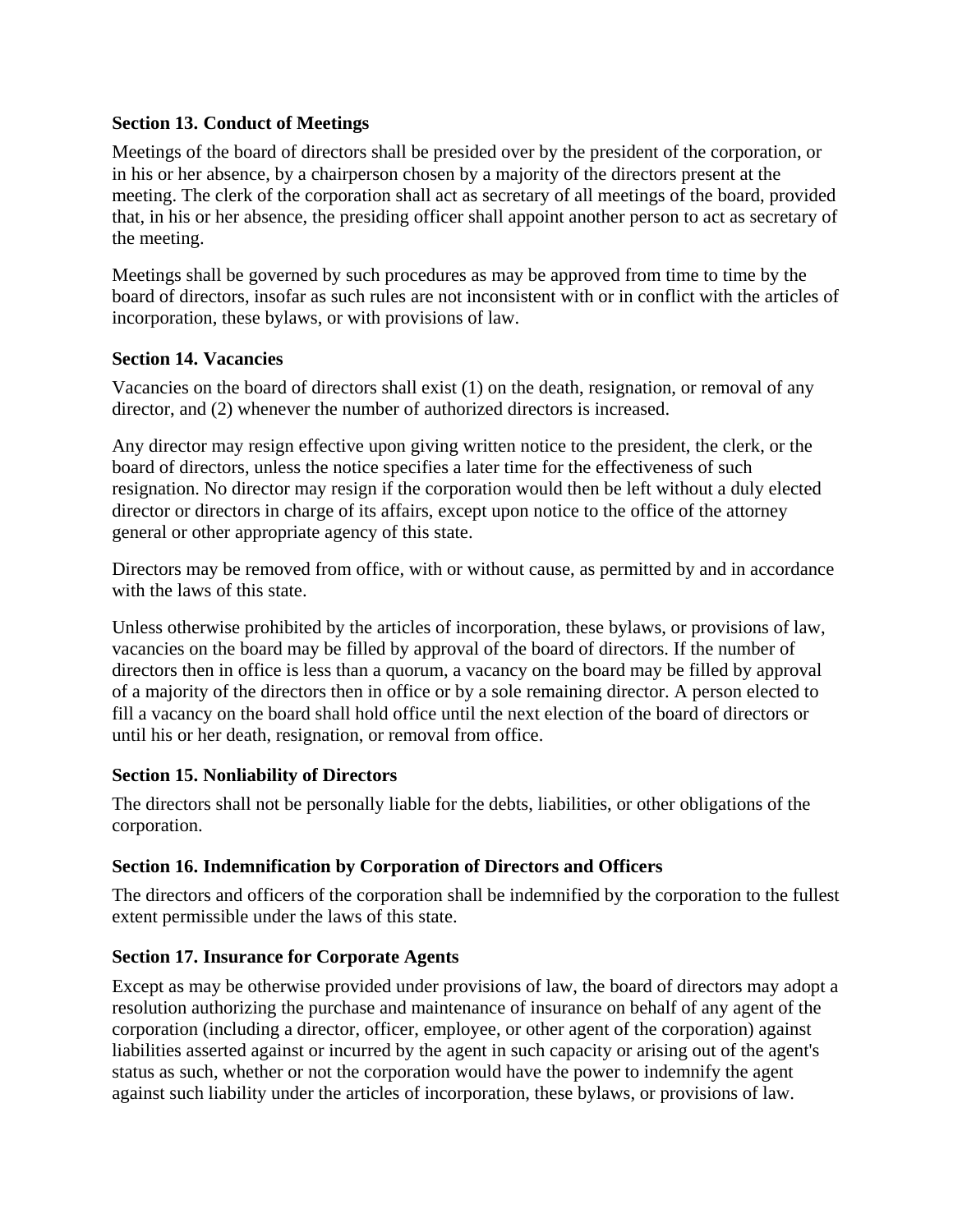## **Article IV Officers**

### **Section 1. Designation of Officers**

The officers of the corporation shall be a president, a clerk, and a treasurer. The corporation may also other such officers with such titles as may be determined from time to time by the board of directors.

### **Section 2. Qualifications**

Officers shall be members in good standing. The offices of President, Clerk, and Treasurer shall be filled by members of the board of Directors..

#### **Section 3. Election and Term of Office**

Officers shall be elected by the board of directors, at any time, and each officer shall hold office until he or she resigns or is removed or is otherwise disqualified to serve, or until his or her successor shall be elected and qualified, whichever occurs first.

#### **Section 4. Removal and Resignation**

Any officer may be removed, either with or without cause, by the board of directors, at any time. Any officer may resign at any time by giving written notice to the board of directors or to the president or clerk of the corporation. Any such resignation shall take effect at the date of receipt of such notice or at any later date specified therein, and, unless otherwise specified therein, the acceptance of such resignation shall not be necessary to make it effective. The above provisions of this section shall be superseded by any conflicting terms of a contract which has been approved or ratified by the board of directors relating to the employment of any officer of the corporation.

#### **Section 5. Vacancies**

Any vacancy caused by the death, resignation, removal, disqualification, or otherwise, of any officer shall be filled by the board of directors. In the event of a vacancy in any office other than that of president, such vacancy may be filled temporarily by appointment by the president until such time as the board shall fill the vacancy. Vacancies occurring in offices of officers appointed at the discretion of the board may or may not be filled as the board shall determine.

#### **Section 6. Duties of President**

The president shall be the chief executive officer of the corporation and shall, subject to the control of the board of directors, supervise and control the affairs of the corporation and the activities of the officers. He or she shall perform all duties incident to his or her office and such other duties as may be required by law, by the articles of incorporation, or by these bylaws, or which may be prescribed from time to time by the board of directors. The president shall preside at all meetings of the board of directors and at all meetings of the members. Except as otherwise expressly provided by law, by the articles of incorporation, or by these bylaws, he or she shall, in the name of the corporation, execute such deeds, mortgages, bonds, contracts, checks, or other instruments which may from time to time be authorized by the board of directors.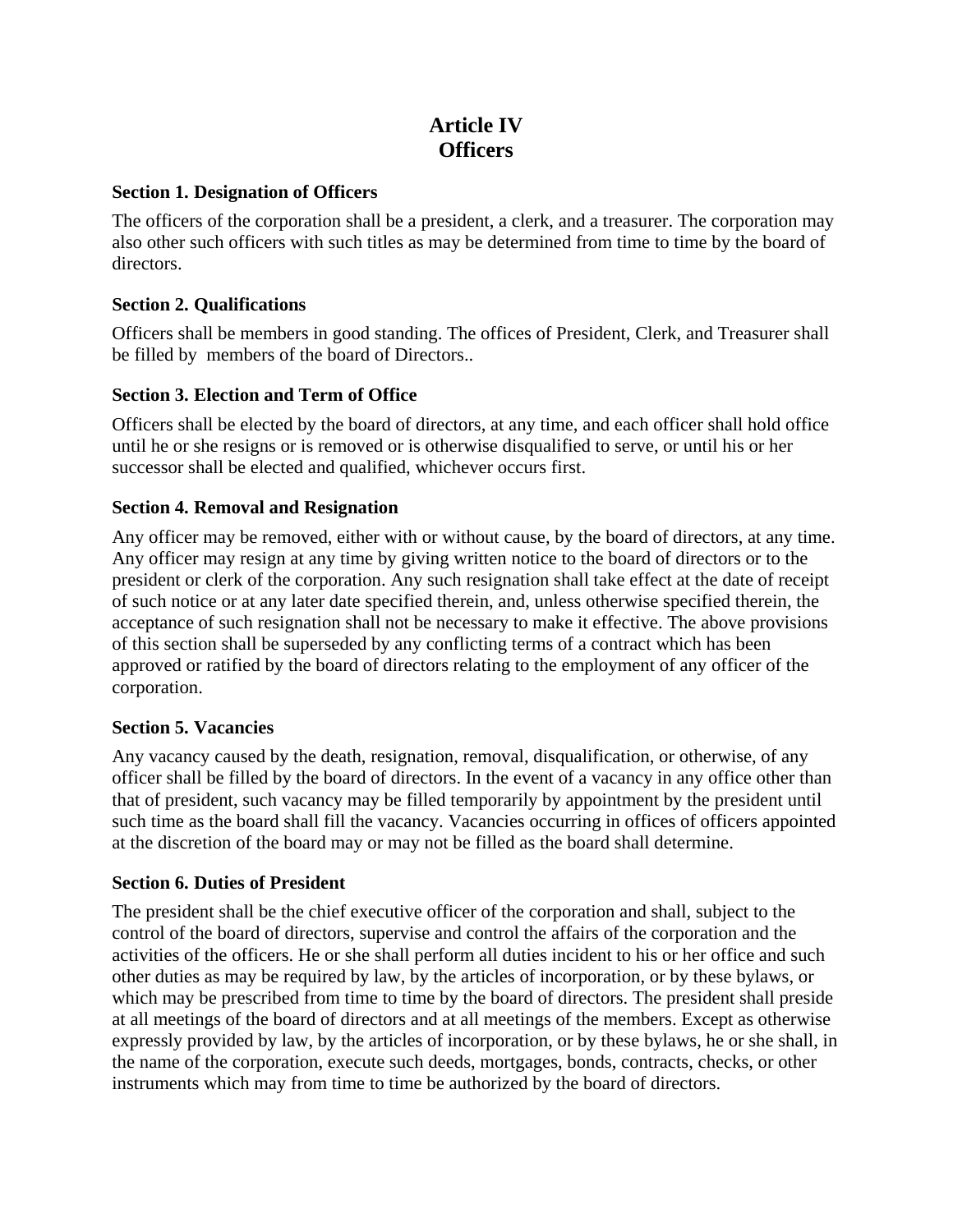## **Section 7. Duties of Clerk**

The clerk shall:

Certify and keep at the principal office of the corporation the original, or a copy, of these bylaws as amended or otherwise altered to date.

Keep at the principal office of the corporation or at such other place as the board may determine, a book of minutes of all meetings of the directors, and, if applicable, meetings of committees of directors and of members, recording therein the time and place of holding, whether regular or special, how called, how notice thereof was given, the names of those present or represented at the meeting, and the proceedings thereof.

Ensure that the minutes of meetings of the corporation, any written consents approving action taken without a meeting, and any supporting documents pertaining to meetings, minutes, and consents shall be contemporaneously recorded in the corporate records of this corporation. "Contemporaneously" in this context means that the minutes, consents, and supporting documents shall be recorded in the records of this corporation by the later of (1) the next meeting of the board, committee, membership, or other body for which the minutes, consents, or supporting documents are being recorded, or (2) sixty (60) days after the date of the meeting or written consent.

See that all notices are duly given in accordance with the provisions of these bylaws or as required by law.

Be custodian of the records and of the seal of the corporation and affix the seal, as authorized by law or the provisions of these bylaws, to duly executed documents of the corporation.

Keep at the principal office of the corporation a membership book containing the name and address of each and any members, and, in the case where any membership has been terminated, he or she shall record such fact in the membership book together with the date on which such membership ceased.

Exhibit at all reasonable times to any director of the corporation, or to his or her agent or attorney, on request therefor, the bylaws, the membership book, and the minutes of the proceedings of the directors of the corporation.

In general, perform all duties incident to the office of clerk and such other duties as may be required by law, by the articles of incorporation, or by these bylaws, or which may be assigned to him or her from time to time by the board of directors.

#### **Section 8. Duties of Treasurer**

The treasurer shall:

Have charge and custody of, and be responsible for, all funds and securities of the corporation, and deposit all such funds in the name of the corporation in such banks, trust companies, or other depositories as shall be selected by the board of directors.

Receive, and give receipt for, monies due and payable to the corporation from any source whatsoever.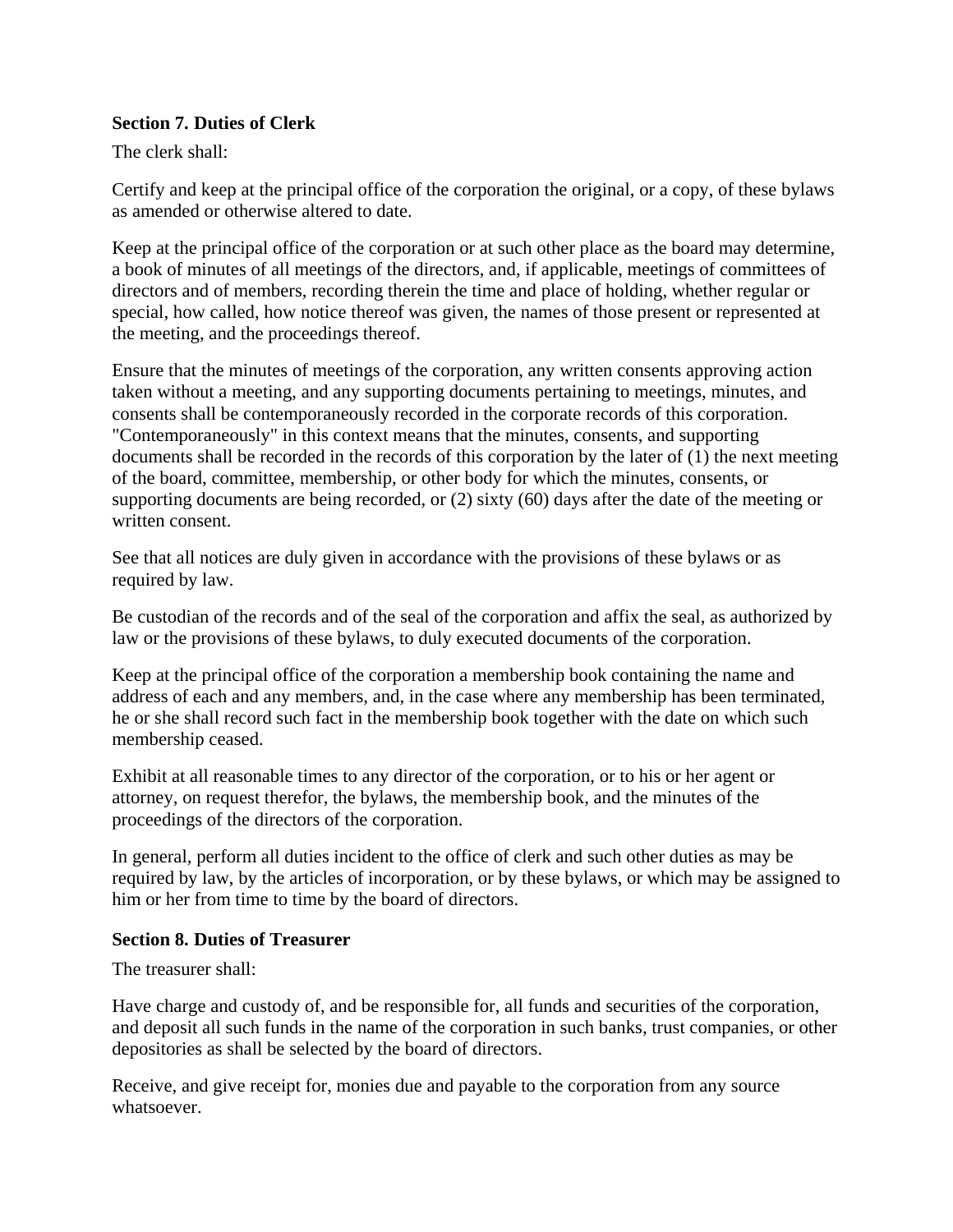Disburse, or cause to be disbursed, the funds of the corporation as may be directed by the board of directors, taking proper vouchers for such disbursements.

Keep and maintain adequate and correct accounts of the corporation's properties and business transactions, including accounts of its assets, liabilities, receipts, disbursements, gains, and losses.

Exhibit at all reasonable times the books of account and financial records to any director of the corporation, or to his or her agent or attorney, on request therefor.

Render to the president and directors, whenever requested, an account of any or all of his or her transactions as treasurer and of the financial condition of the corporation.

Prepare, or cause to be prepared, and certify, or cause to be certified, the financial statements to be included in any required reports.

In general, perform all duties incident to the office of treasurer and such other duties as may be required by law, by the articles of incorporation of the corporation, or by these bylaws, or which may be assigned to him or her from time to time by the board of directors.

#### **Section 9. Compensation**

All officers shall serve without compensation except that they shall be allowed reasonable advancement or reimbursement of expenses incurred in the performance of their duties. Any payments to directors shall be approved in advance in accordance with this corporation's conflict of interest policy, as set forth in Article 9 of these bylaws..

## **Article V Committees**

#### **Section 1. Executive Committee**

The board of directors may, by a majority vote of its members, designate an Executive Committee consisting of 4 or more board members and may delegate to such committee the powers and authority of the board in the management of the business and affairs of the corporation, to the extent permitted, and, except as may otherwise be provided, by provisions of law.

By a majority vote of its members, the board may at any time revoke or modify any or all of the executive committee authority so delegated, increase or decrease but not below two (2) the number of the members of the executive committee, and fill vacancies on the Executive Committee from the members of the board. The executive committee shall keep regular minutes of its proceedings, cause them to be filed with the corporate records, and report the same to the board from time to time as the board may require.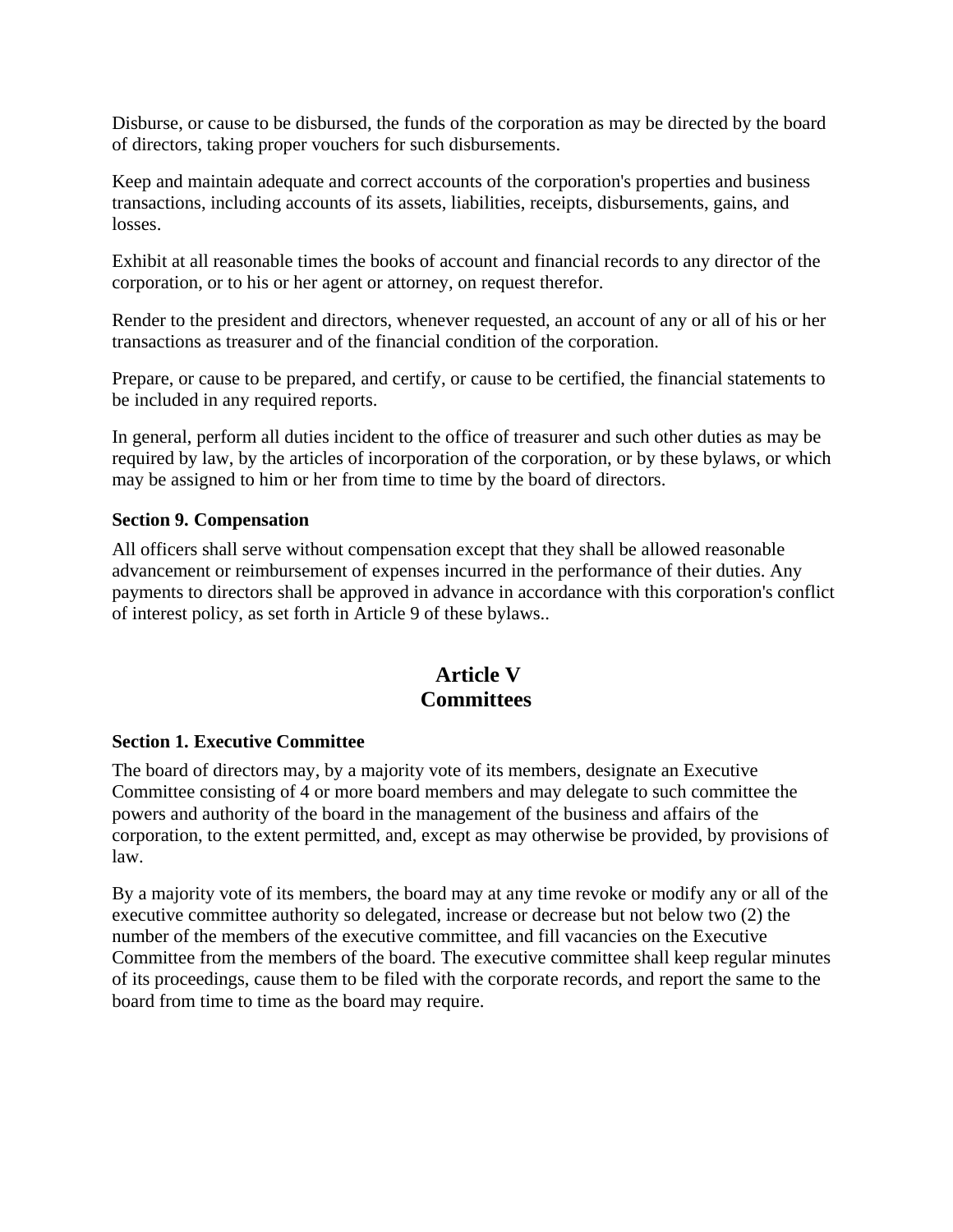#### **Section 2. Other Committees**

The corporation shall have such other committees as may from time to time be designated by resolution of the board of directors. These committees may consist of persons who are not also members of the board and shall act in an advisory capacity to the board.

#### **Section 3. Meetings and Action of Committees**

Meetings and action of committees shall be governed by, noticed, held, and taken in accordance with the provisions of these bylaws concerning meetings of the board of directors, with such changes in the context of such bylaw provisions as are necessary to substitute the committee and its members for the board of directors and its members, except that the time for regular and special meetings of committees may be fixed by resolution of the board of directors or by the committee. The board of directors may also adopt rules and regulations pertaining to the conduct of meetings of committees to the extent that such rules and regulations are not inconsistent with the provisions of these bylaws.

## **Article VI Execution of Instruments, Deposits, and Funds**

#### **Section 1. Execution of Instruments**

The board of directors, except as otherwise provided in these bylaws, may by resolution authorize any officer or agent of the corporation to enter into any contract or execute and deliver any instrument in the name of and on behalf of the corporation, and such authority may be general or confined to specific instances. Unless so authorized, no officer, agent, or employee shall have any power or authority to bind the corporation by any contract or engagement or to pledge its credit or to render it liable monetarily for any purpose or in any amount.

## **Section 2. Notes**

Except as otherwise specifically determined by resolution of the board of directors, or as otherwise required by law, promissory notes, orders for the payment of money, and other evidence of indebtedness of the corporation shall be signed by the treasurer and countersigned by the president of the corporation.

#### **Section 3. Checks**

The treasurer and the president shall each have check writing privileges on any bank accounts, although not for writing checks to himself or herself on any account. The board may additionally authorize other individuals to have check writing privileges, though not for writing checks to himself or herself on any account.

#### **Section 4. Deposits**

All funds of the corporation shall be deposited from time to time to the credit of the corporation in such banks, trust companies, or other depositories as the board of directors may select.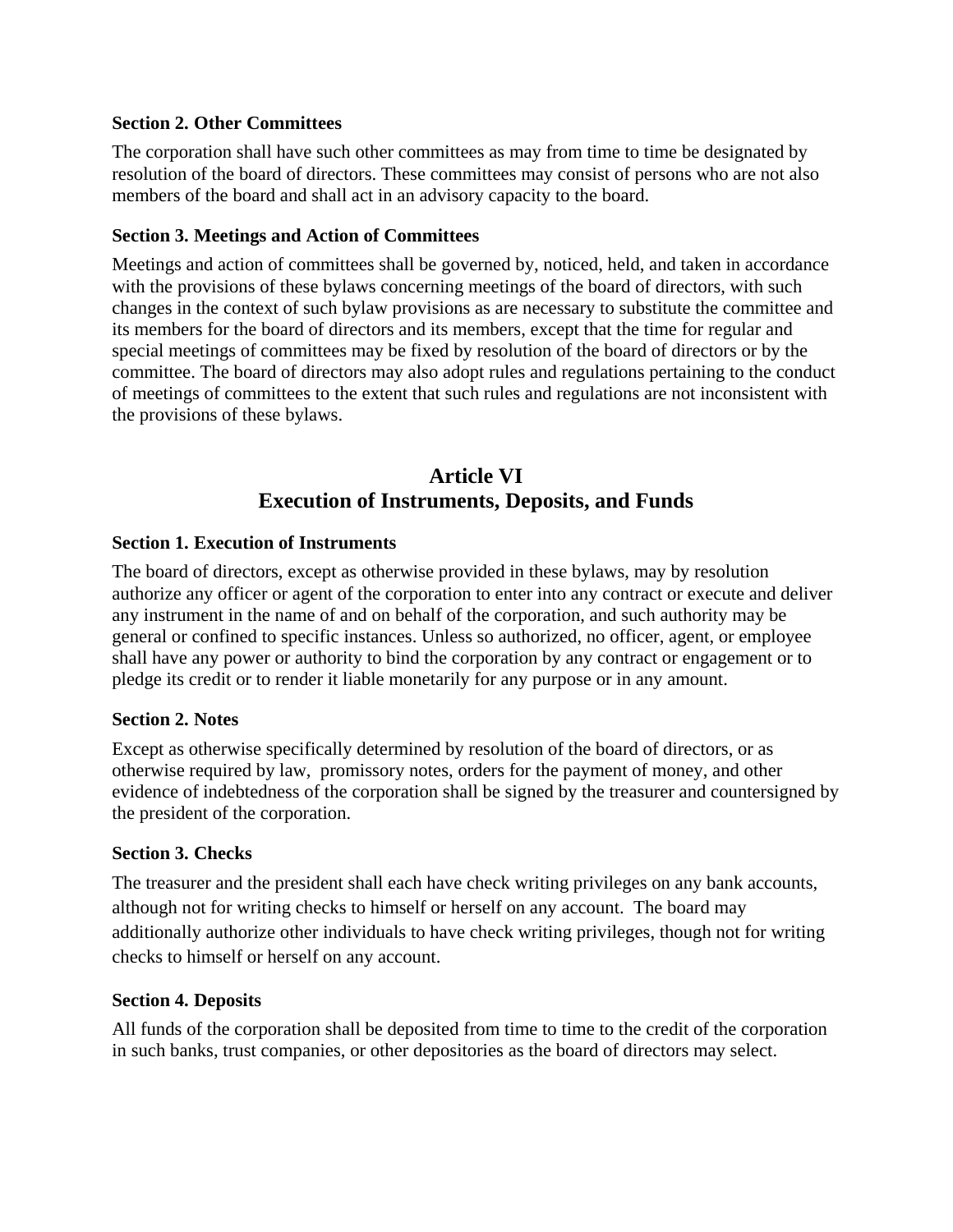### **Section 5. Gifts**

The board of directors may accept on behalf of the corporation any contribution, gift, bequest, or devise for the nonprofit purposes of this corporation.

## **Article VII Corporate Records, Reports, and Seal**

#### **Section 1. Maintenance of Corporate Records**

The corporation shall keep at its principal office:

- a. Minutes of all meetings of directors, committees of the board, and, if this corporation has members, of all meetings of members, indicating the time and place of holding such meetings, whether regular or special, how called, the notice given, and the names of those present and the proceedings thereof;
- b. Adequate and correct books and records of account, including accounts of its properties and business transactions and accounts of its assets, liabilities, receipts, disbursements, gains, and losses;
- c. A record of its members, if any, indicating their names and addresses and, if applicable, the class of membership held by each member and the termination date of any membership;
- d. A copy of the corporation's articles of incorporation and bylaws as amended to date, which shall be open to inspection by the members, if any, of the corporation at all reasonable times during office hours.

#### **Section 2. Corporate Seal**

The board of directors may adopt, use, and at will alter, a corporate seal. Such seal shall be kept at the principal office of the corporation. Failure to affix the seal to corporate instruments, however, shall not affect the validity of any such instrument.

#### **Section 3. Directors' Inspection Rights**

Every director shall have the absolute right at any reasonable time to inspect and copy all books, records, and documents of every kind and to inspect the physical properties of the corporation, and shall have such other rights to inspect the books, records, and properties of this corporation as may be required under the articles of incorporation, other provisions of these bylaws, and provisions of law.

#### **Section 4. Members' Inspection Rights**

Each and every member shall have the following inspection rights, for a purpose reasonably related to such person's interest as a member: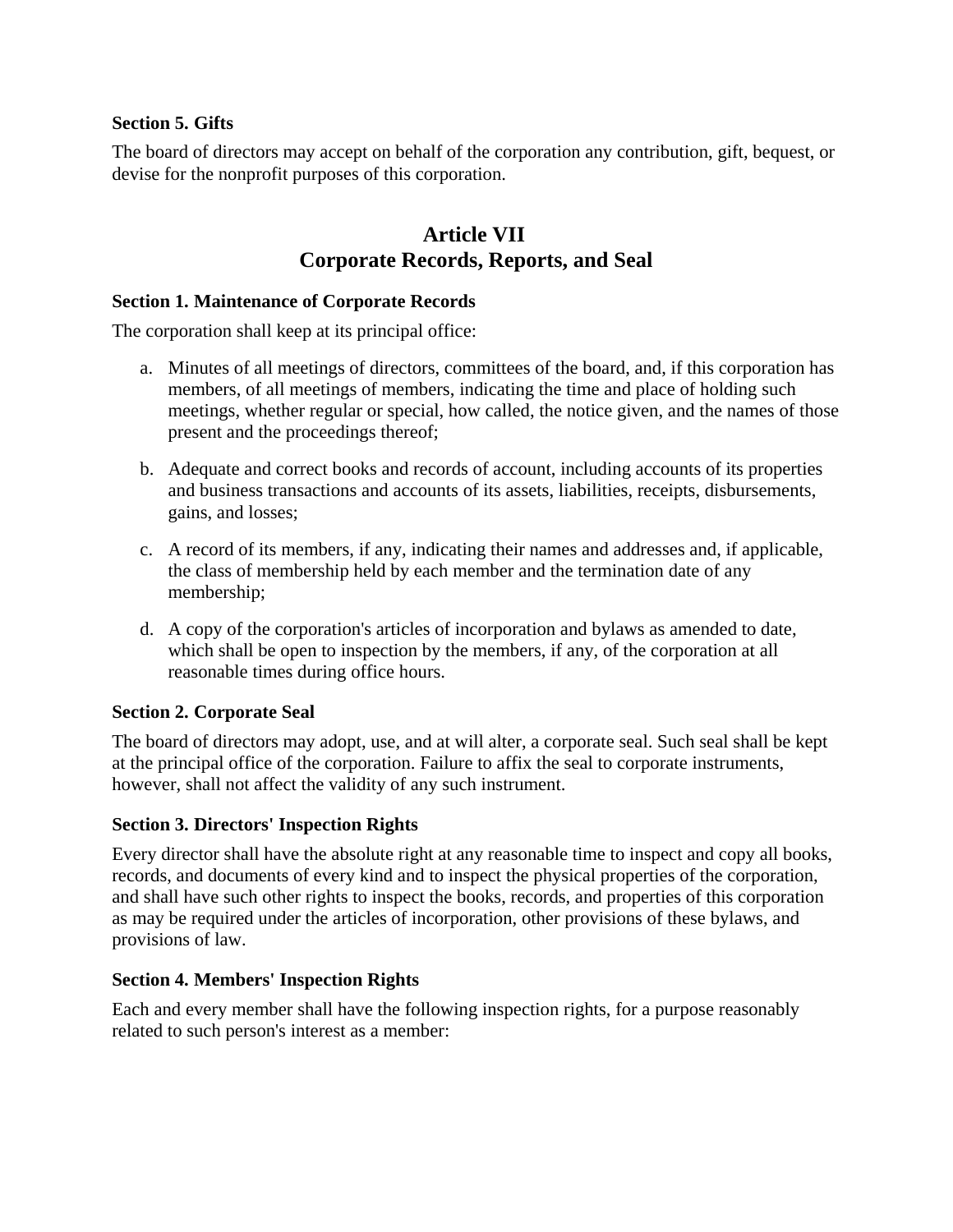- a. To inspect and copy the record of all members' names, addresses, and voting rights, at reasonable times, upon written demand on the clerk of the corporation, which demand shall state the purpose for which the inspection rights are requested.
- b. To obtain from the clerk of the corporation, upon written demand on, and payment of a reasonable charge to, the clerk of the corporation, a list of the names, addresses, and voting rights of those members entitled to vote for the election of directors as of the most recent record date for which the list has been compiled or as of the date specified by the member subsequent to the date of demand. The demand shall state the purpose for which the list is requested. The membership list shall be made available within a reasonable time after the demand is received by the clerk of the corporation or after the date specified therein as of which the list is to be compiled.
- c. To inspect at any reasonable time the books, records, or minutes of proceedings of the members or of the board or committees of the board, upon written demand on the clerk of the corporation by the member, for a purpose reasonably related to such person's interests as a member.

Members shall have such other rights to inspect the books, records, and properties of this corporation as may be required under the articles of incorporation, other provisions of these bylaws, and provisions of law.

## **Section 5. Right to Copy and Make Extracts**

Any inspection under the provisions of this article may be made in person or by agent or attorney and the right to inspection shall include the right to copy and make extracts.

## **Section 6. Periodic Report**

The board shall cause any annual or periodic report required under law to be prepared and delivered to an office of this state or to the members, if any, of this corporation, to be so prepared and delivered within the time limits set by law.

## **Article VIII IRC 501(c)(3) Tax Exemption Provisions**

## **Section 1. Limitations on Activities**

No substantial part of the activities of this corporation shall be the carrying on of propaganda, or otherwise attempting to influence legislation (except as otherwise provided by Section 501(h) of the Internal Revenue Code), and this corporation shall not participate in, or intervene in (including the publishing or distribution of statements), any political campaign on behalf of, or in opposition to, any candidate for public office.

Notwithstanding any other provisions of these bylaws, this corporation shall not carry on any activities not permitted to be carried on (a) by a corporation exempt from federal income tax under Section 501(c)(3) of the Internal Revenue Code, or (b) by a corporation, contributions to which are deductible under Section  $170(c)(2)$  of the Internal Revenue Code.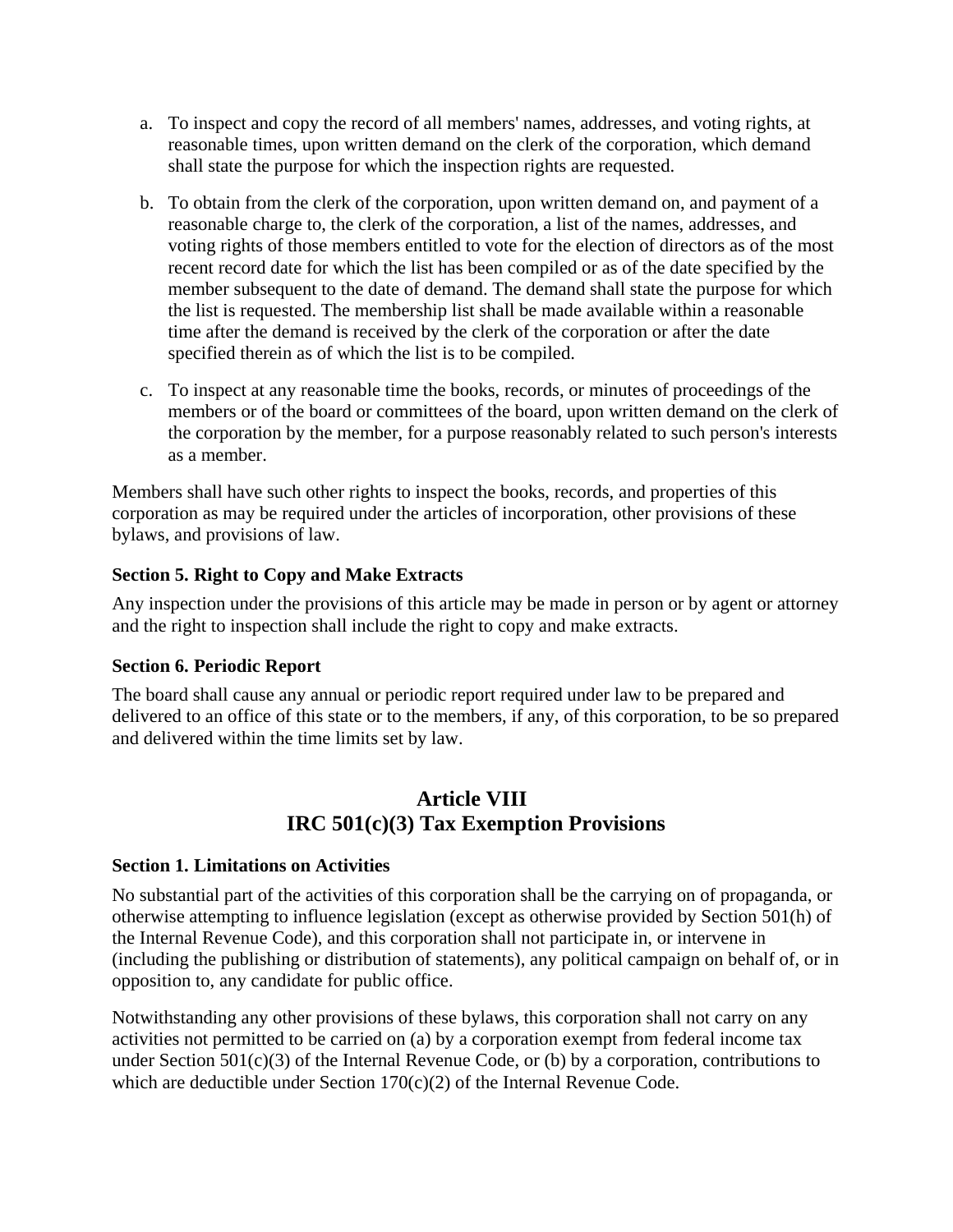#### **Section 2. Prohibition Against Private Inurement**

No part of the net earnings of this corporation shall inure to the benefit of, or be distributable to, its members, directors or trustees, officers, or other private persons, except that the corporation shall be authorized and empowered to pay reasonable compensation for services rendered and to make payments and distributions in furtherance of the purposes of this corporation.

#### **Section 3. Distribution of Assets**

Upon the dissolution of this corporation, its assets remaining after payment, or provision for payment, of all debts and liabilities of this corporation, shall be distributed for one or more exempt purposes within the meaning of Section 501(c)(3) of the Internal Revenue Code or shall be distributed to the federal government, or to a state or local government, for a public purpose. Such distribution shall be made in accordance with all applicable provisions of the laws of this state.

#### **Section 4. Private Foundation Requirements and Restrictions**

In any taxable year in which this corporation is a private foundation as described in Section 509(a) of the Internal Revenue Code, the corporation 1) shall distribute its income for said period at such time and manner as not to subject it to tax under Section 4942 of the Internal Revenue Code; 2) shall not engage in any act of self-dealing as defined in Section 4941(d) of the Internal Revenue Code; 3) shall not retain any excess business holdings as defined in Section 4943(c) of the Internal Revenue Code; 4) shall not make any investments in such manner as to subject the corporation to tax under Section 4944 of the Internal Revenue Code; and 5) shall not make any taxable expenditures as defined in Section 4945(d) of the Internal Revenue Code.

## **Article IX Conflict of Interest and Compensation Approval Policies**

#### **Section 1. Purpose of Conflict of Interest Policy**

The purpose of this conflict of interest policy is to protect this tax-exempt corporation's interest when it is contemplating entering into a transaction or arrangement that might benefit the private interest of an officer or director of the corporation or any "disqualified person" as defined in Section 4958(f)(1) of the Internal Revenue Code and as amplified by Section 53.4958-3 of the IRS Regulations and which might result in a possible "excess benefit transaction" as defined in Section 4958(c)(1)(A) of the Internal Revenue Code and as amplified by Section 53.4958 of the IRS Regulations. This policy is intended to supplement but not replace any applicable state and federal laws governing conflict of interest applicable to nonprofit and charitable organizations.

#### **Section 2. Definitions**

**a.** Interested Person. Any director, principal officer, member of a committee with governing board delegated powers, or any other person who is a "disqualified person" as defined in Section 4958(f)(1) of the Internal Revenue Code and as amplified by Section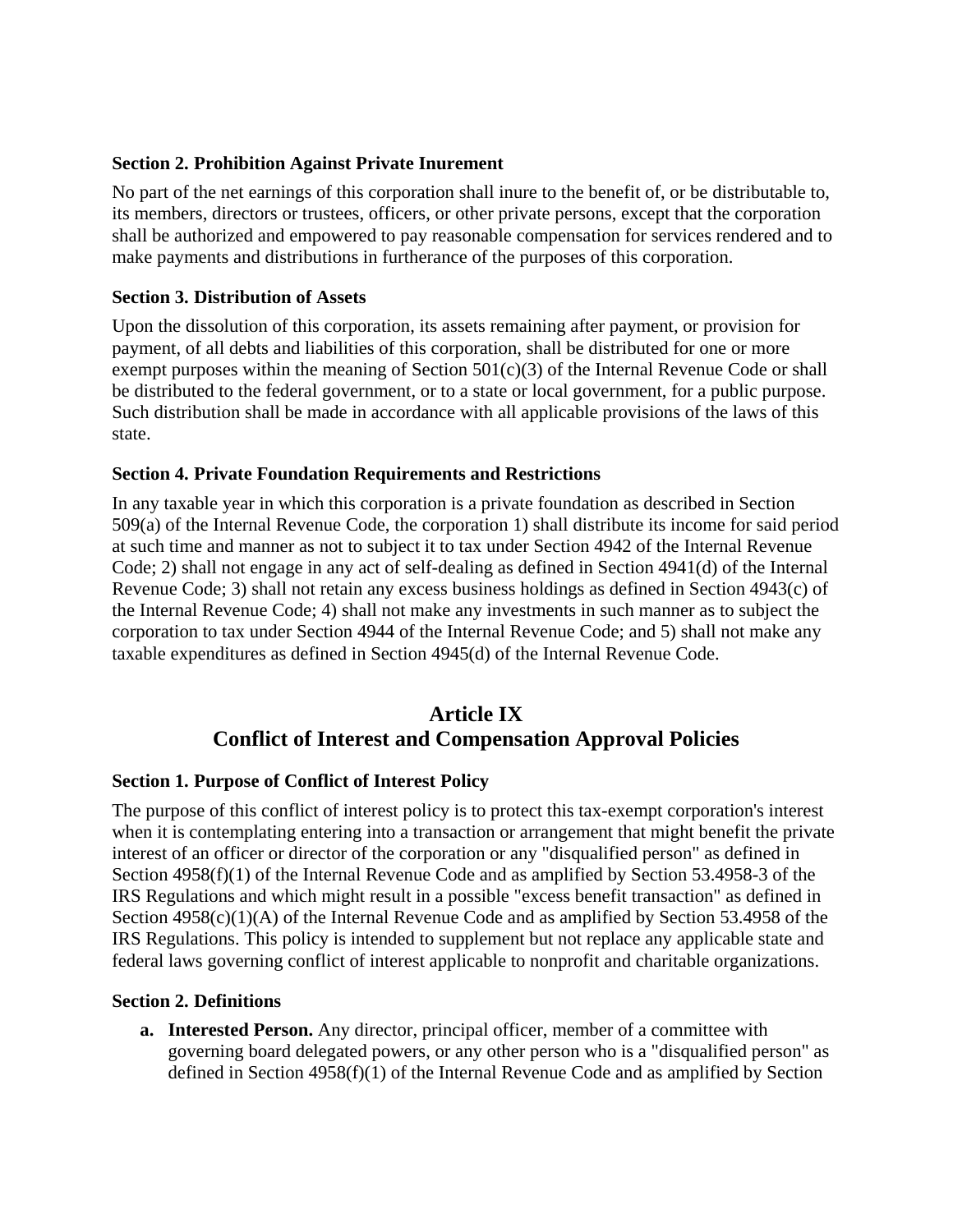53.4958-3 of the IRS Regulations, who has a direct or indirect financial interest, as defined below, is an interested person.

- **b. Financial Interest.** A person has a financial interest if the person has, directly or indirectly, through business, investment, or family:
	- 1. An ownership or investment interest in any entity with which the corporation has a transaction or arrangement;
	- 2. A compensation arrangement with the corporation or with any entity or individual with which the corporation has a transaction or arrangement; or
	- 3. A potential ownership or investment interest in, or compensation arrangement with, any entity or individual with which the corporation is negotiating a transaction or arrangement.

Compensation includes direct and indirect remuneration as well as gifts or favors that are not insubstantial.

A financial interest is not necessarily a conflict of interest. Under Section 3, paragraph B, a person who has a financial interest may have a conflict of interest only if the appropriate governing board or committee decides that a conflict of interest exists.

#### **Section 3. Conflict of Interest Avoidance Procedures**

- **a. Duty to Disclose.** In connection with any actual or possible conflict of interest, an interested person must disclose the existence of the financial interest and be given the opportunity to disclose all material facts to the directors and members of committees with governing board delegated powers considering the proposed transaction or arrangement.
- **b. Determining Whether a Conflict of Interest Exists.** After disclosure of the financial interest and all material facts, and after any discussion with the interested person, he/she shall leave the governing board or committee meeting while the determination of a conflict of interest is discussed and voted upon. The remaining board or committee members shall decide if a conflict of interest exists.
- **c. Procedures for Addressing the Conflict of Interest.** An interested person may make a presentation at the governing board or committee meeting, but after the presentation, he/she shall leave the meeting during the discussion of, and the vote on, the transaction or arrangement involving the possible conflict of interest.

The chairperson of the governing board or committee shall, if appropriate, appoint a disinterested person or committee to investigate alternatives to the proposed transaction or arrangement.

After exercising due diligence, the governing board or committee shall determine whether the corporation can obtain with reasonable efforts a more advantageous transaction or arrangement from a person or entity that would not give rise to a conflict of interest.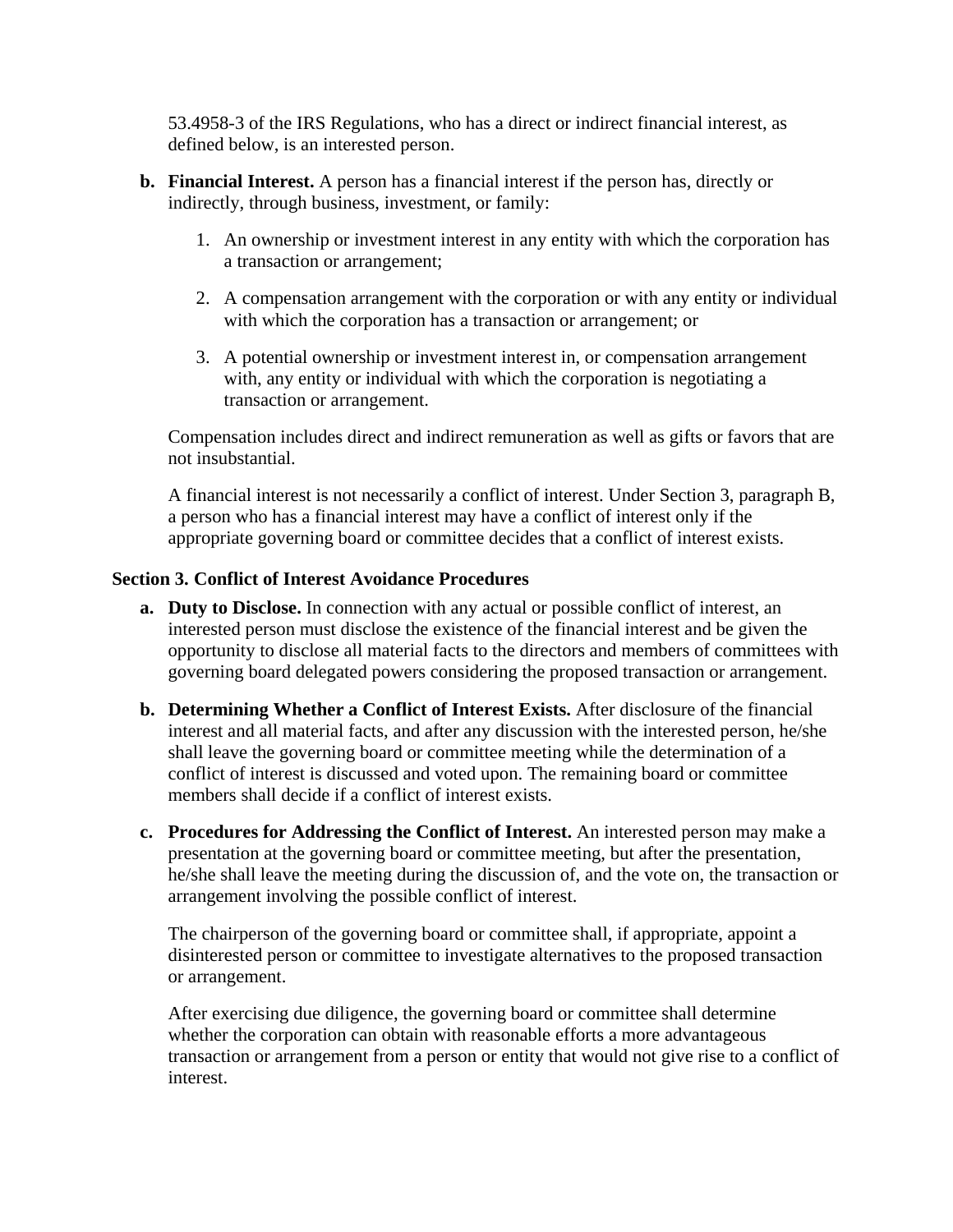If a more advantageous transaction or arrangement is not reasonably possible under circumstances not producing a conflict of interest, the governing board or committee shall determine by a majority vote of the disinterested directors whether the transaction or arrangement is in the corporation's best interest, for its own benefit, and whether it is fair and reasonable. In conformity with the above determination, it shall make its decision as to whether to enter into the transaction or arrangement.

**d. Violations of the Conflicts of Interest Policy.** If the governing board or committee has reasonable cause to believe a member has failed to disclose actual or possible conflicts of interest, it shall inform the member of the basis for such belief and afford the member an opportunity to explain the alleged failure to disclose.

If, after hearing the member's response and after making further investigation as warranted by the circumstances, the governing board or committee determines the member has failed to disclose an actual or possible conflict of interest, it shall take appropriate disciplinary and corrective action.

#### **Section 4. Records of Board and Board Committee Proceedings**

The minutes of meetings of the governing board and all committees with board delegated powers shall contain:

- a. The names of the persons who disclosed or otherwise were found to have a financial interest in connection with an actual or possible conflict of interest, the nature of the financial interest, any action taken to determine whether a conflict of interest was present, and the governing board's or committee's decision as to whether a conflict of interest in fact existed.
- b. The names of the persons who were present for discussions and votes relating to the transaction or arrangement, the content of the discussion, including any alternatives to the proposed transaction or arrangement, and a record of any votes taken in connection with the proceedings.

#### **Section 5. Compensation Approval Policies**

A voting member of the governing board who receives compensation, directly or indirectly, from the corporation for services is precluded from voting on matters pertaining to that member's compensation.

A voting member of any committee whose jurisdiction includes compensation matters and who receives compensation, directly or indirectly, from the corporation for services is precluded from voting on matters pertaining to that member's compensation.

No voting member of the governing board or any committee whose jurisdiction includes compensation matters and who receives compensation, directly or indirectly, from the corporation, either individually or collectively, is prohibited from providing information to any committee regarding compensation.

When approving compensation for directors, officers and employees, contractors, and any other compensation contract or arrangement, in addition to complying with the conflict of interest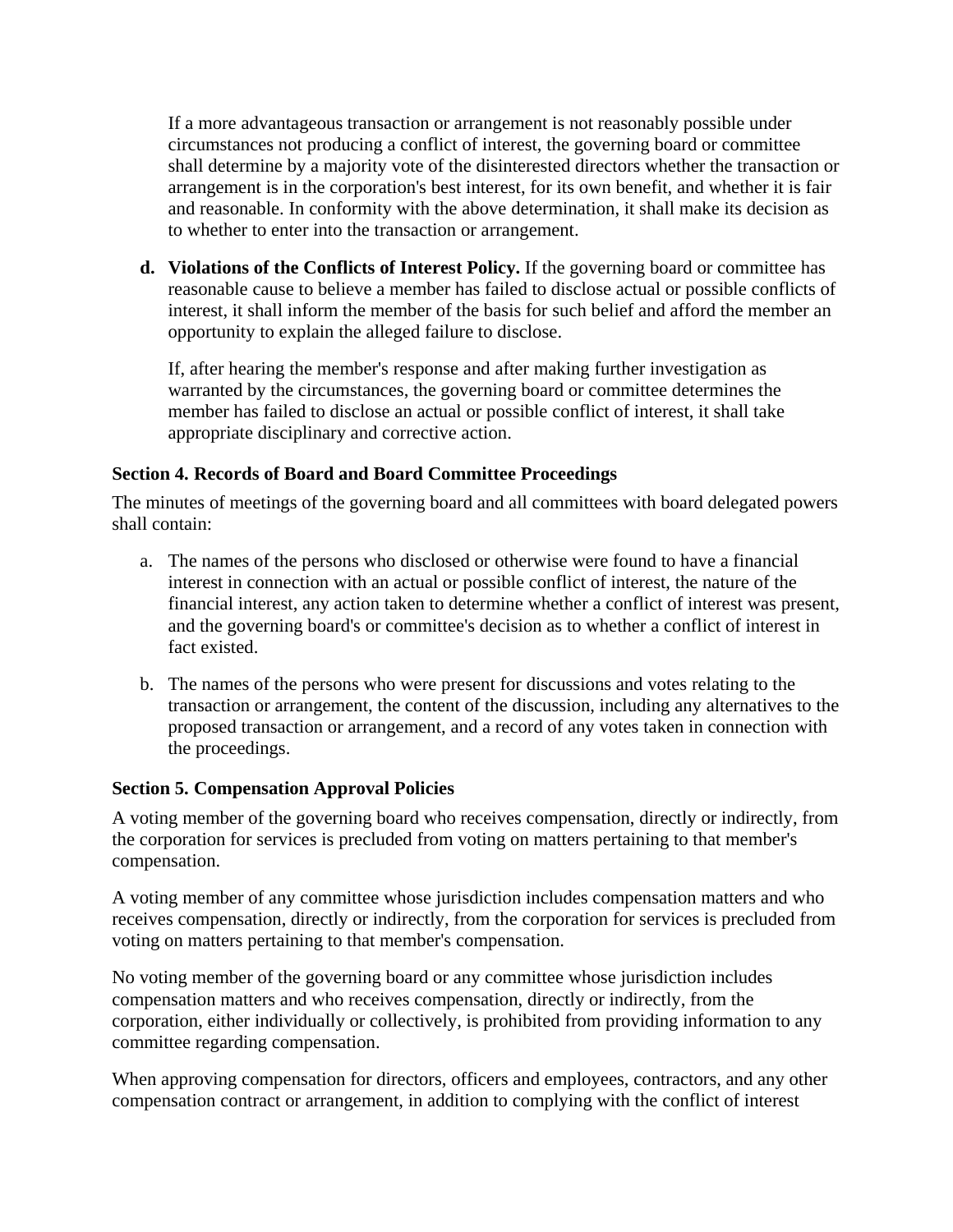requirements and policies contained in the preceding and following sections of this article as well as the preceding paragraphs of this section of this article, the board or a duly constituted compensation committee of the board shall also comply with the following additional requirements and procedures:

- a. the terms of compensation shall be approved by the board or compensation committee prior to the first payment of compensation;
- b. all members of the board or compensation committee who approve compensation arrangements must not have a conflict of interest with respect to the compensation arrangement as specified in IRS Regulation Section 53.4958-6(c)(iii), which generally requires that each board member or committee member approving a compensation arrangement between this organization and a "disqualified person" (as defined in Section  $4958(f)(1)$  of the Internal Revenue Code and as amplified by Section 53.4958-3 of the IRS Regulations):
	- 1. is not the person who is the subject of the compensation arrangement, or a family member of such person;
	- 2. is not in an employment relationship subject to the direction or control of the person who is the subject of the compensation arrangement;
	- 3. does not receive compensation or other payments subject to approval by the person who is the subject of the compensation arrangement;
	- 4. has no material financial interest affected by the compensation arrangement; and
	- 5. does not approve a transaction providing economic benefits to the person who is the subject of the compensation arrangement, who in turn has approved or will approve a transaction providing benefits to the board or committee member.
- c. the board or compensation committee shall obtain and rely upon appropriate data as to comparability prior to approving the terms of compensation. Appropriate data may include the following:
	- 1. compensation levels paid by similarly situated organizations, both taxable and tax-exempt, for functionally comparable positions. "Similarly situated" organizations are those of a similar size, purpose, and with similar resources;
	- 2. the availability of similar services in the geographic area of this organization;
	- 3. current compensation surveys compiled by independent firms;
	- 4. actual written offers from similar institutions competing for the services of the person who is the subject of the compensation arrangement;

As allowed by IRS Regulation 4958-6, if this organization has average annual gross receipts (including contributions) for its three prior tax years of less than \$1 million, the board or compensation committee will have obtained and relied upon appropriate data as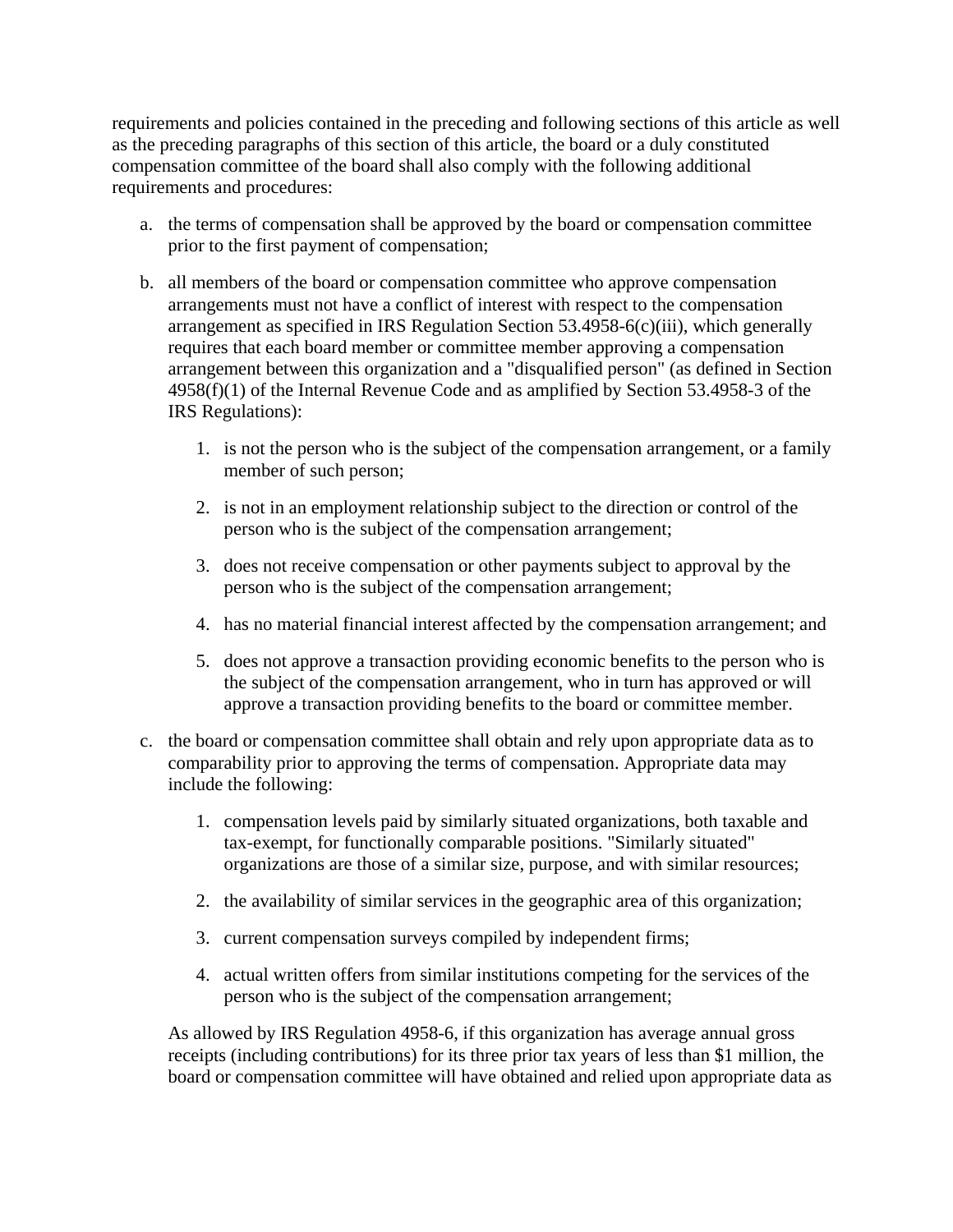to comparability if it obtains and relies upon data on compensation paid by three comparable organizations in the same or similar communities for similar services.

- d. the terms of compensation and the basis for approving them shall be recorded in written minutes of the meeting of the board or compensation committee that approved the compensation. Such documentation shall include:
	- 1. the terms of the compensation arrangement and the date it was approved;
	- 2. the members of the board or compensation committee who were present during debate on the transaction, those who voted on it, and the votes cast by each board or committee member;
	- 3. the comparability data obtained and relied upon and how the data was obtained;
	- 4. If the board or compensation committee determines that reasonable compensation for a specific position in this organization or for providing services under any other compensation arrangement with this organization is higher or lower than the range of comparability data obtained, the board or committee shall record in the minutes of the meeting the basis for its determination;
	- 5. If the board or committee makes adjustments to comparability data due to geographic area or other specific conditions, these adjustments and the reasons for them shall be recorded in the minutes of the board or committee meeting;
	- 6. any actions taken with respect to determining if a board or committee member had a conflict of interest with respect to the compensation arrangement, and if so, actions taken to make sure the member with the conflict of interest did not affect or participate in the approval of the transaction (for example, a notation in the records that after a finding of conflict of interest by a member, the member with the conflict of interest was asked to, and did, leave the meeting prior to a discussion of the compensation arrangement and a taking of the votes to approve the arrangement);
	- 7. The minutes of board or committee meetings at which compensation arrangements are approved must be prepared before the later of the date of the next board or committee meeting or 60 days after the final actions of the board or committee are taken with respect to the approval of the compensation arrangements. The minutes must be reviewed and approved by the board and committee as reasonable, accurate, and complete within a reasonable period thereafter, normally prior to or at the next board or committee meeting following final action on the arrangement by the board or committee.

#### **Section 6. Annual Statements**

Each director, principal officer, and member of a committee with governing board delegated powers shall annually sign a statement which affirms such person:

a. has received a copy of the conflicts of interest policy;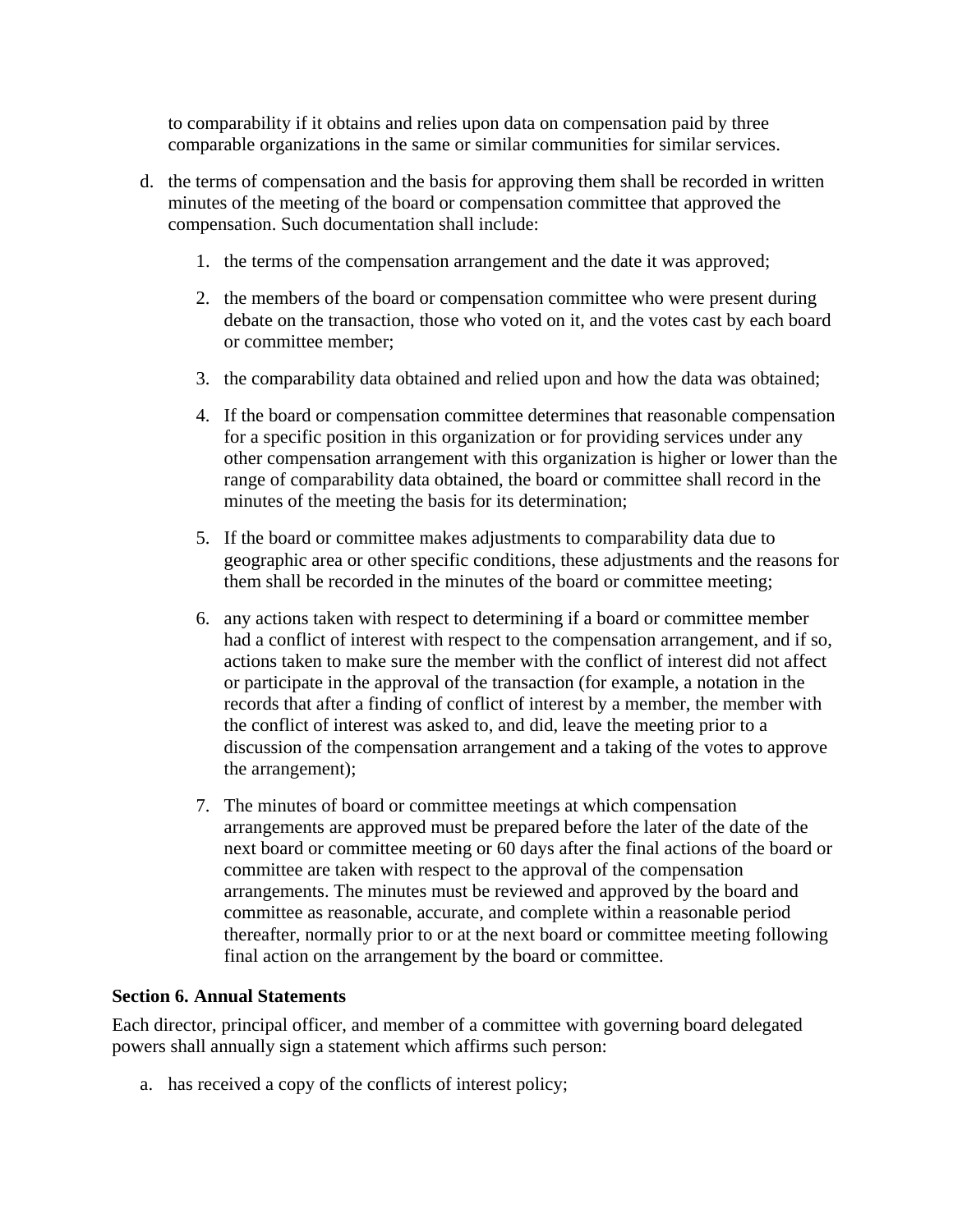- b. has read and understands the policy;
- c. has agreed to comply with the policy; and
- d. understands the corporation is charitable and in order to maintain its federal tax exemption it must engage primarily in activities which accomplish one or more of its taxexempt purposes.

#### **Section 7. Periodic Reviews**

To ensure the corporation operates in a manner consistent with charitable purposes and does not engage in activities that could jeopardize its tax-exempt status, periodic reviews shall be conducted. The periodic reviews shall, at a minimum, include the following subjects:

- a. Whether compensation arrangements and benefits are reasonable, based on competent survey information, and the result of arm's-length bargaining.
- b. Whether partnerships, joint ventures, and arrangements with management organizations conform to the corporation's written policies, are properly recorded, reflect reasonable investment or payments for goods and services, further charitable purposes, and do not result in inurement, impermissible private benefit, or in an excess benefit transaction.

#### **Section 8. Use of Outside Experts**

When conducting the periodic reviews as provided for in Section 7, the corporation may, but need not, use outside advisors. If outside experts are used, their use shall not relieve the governing board of its responsibility for ensuring periodic reviews are conducted.

## **Article X Amendment of Bylaws**

#### **Section 1. Amendment**

All proposed amendments to these bylaws shall be submitted to the Board of Directors for approval. Following Board approval, written notice shall be sent to the members for approval. A vote by two-thirds majority of members constituting a quorum shall be required to adopt a bylaw amendment..

## **Article XI Construction and Terms**

If there is any conflict between the provisions of these bylaws and the articles of incorporation of this corporation, the provisions of the articles of incorporation shall govern.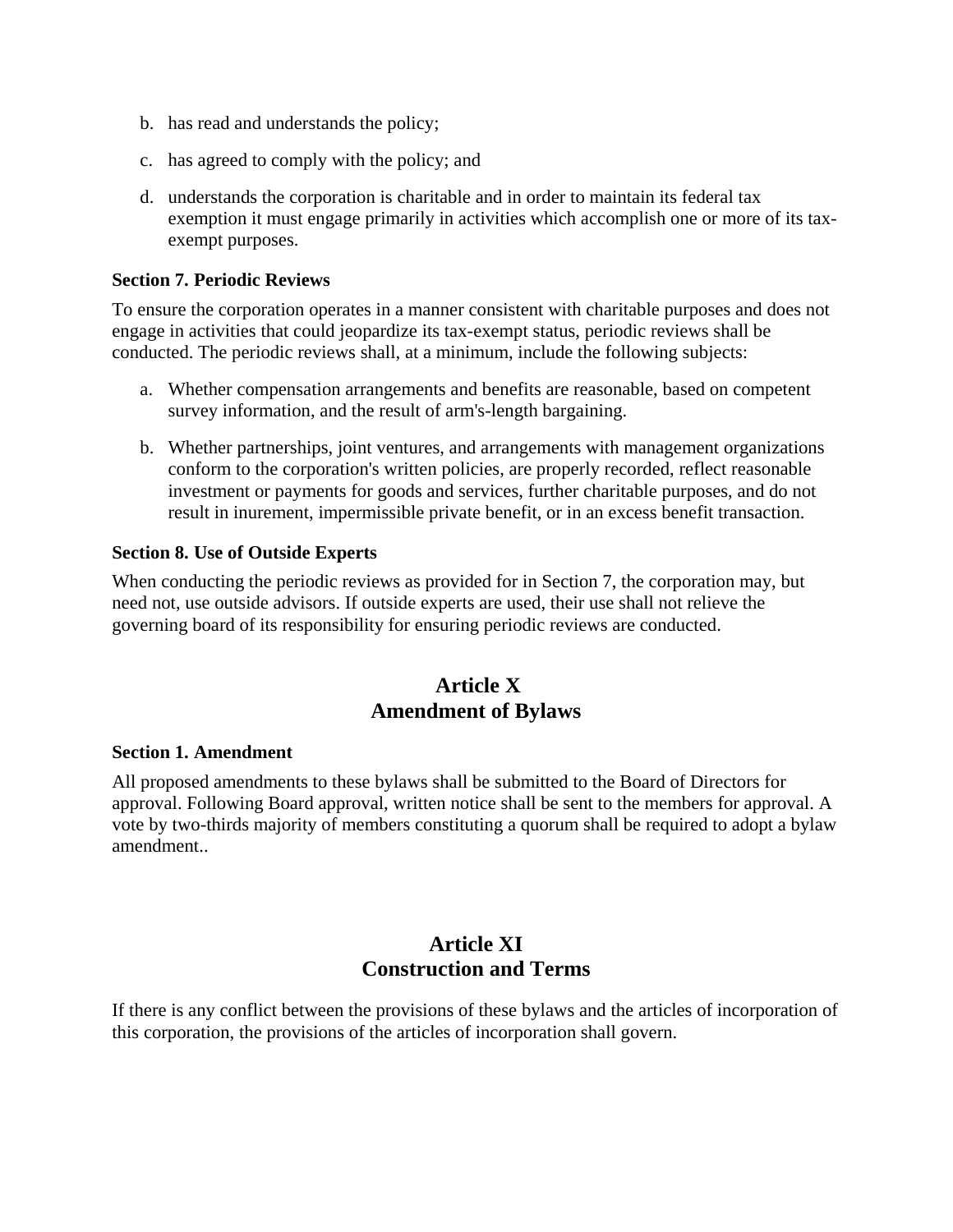Should any of the provisions or portions of these bylaws be held unenforceable or invalid for any reason, the remaining provisions and portions of these bylaws shall be unaffected by such holding.

All references in these bylaws to the articles of incorporation shall be to the articles of incorporation, articles of organization, certificate of incorporation, organizational charter, corporate charter, or other founding document of this corporation filed with an office of this state and used to establish the legal existence of this corporation.

All references in these bylaws to a section or sections of the Internal Revenue Code shall be to such sections of the Internal Revenue Code of 1986 as amended from time to time, or to corresponding provisions of any future federal tax code.

## **Article XII Members**

#### **Section 1. Determination and Rights of Members**

The corporation shall have only one class of members. No member shall hold more than one membership in the corporation. Except as expressly provided in or authorized by the articles of incorporation, the bylaws of this corporation, or provisions of law, all memberships shall have the same rights, privileges, restrictions, and conditions.

#### **Section 2. Qualifications of Members**

Membership in NER is open to anyone with an interest in the randonneuring style of cycling who has reached the age of majority in the Commonwealth of Massachusetts.

#### **Section 3. Admission of Members**

Applicants shall be admitted to membership on payment of the annual dues for the year, as set by the board of directors. New members may join at any time, but must pay the full annual dues regardless of the date on which they join.

#### **Section 4. Annual Dues**

The annual dues to be paid by members will be set each year by the board of directors. The board of directors may choose to waive or reduce annual dues for members based on service to the organization.

#### **Section 5. Number of Members**

There is no limit on the number of members the corporation may admit.

#### **Section 6. Membership List**

The corporation shall keep a membership list containing the name and address of each member. Termination of the membership of any member shall be recorded in the list, together with the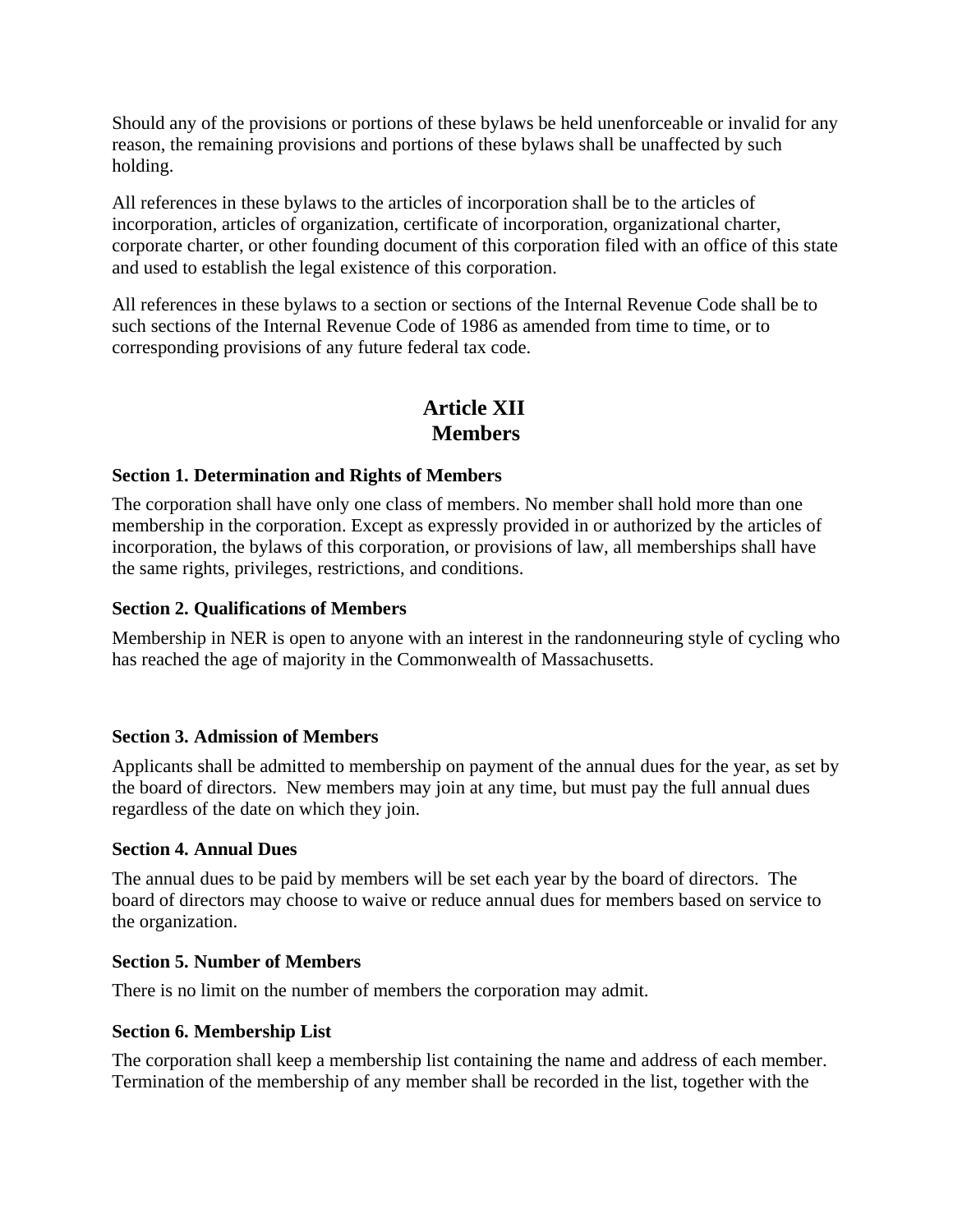date of termination of such membership. Such list shall be kept at the corporation's principal office.

### **Section 7. Nonliability of Members**

A member of this corporation is not, as such, personally liable for the debts, liabilities, or obligations of the corporation.

#### **Section 8. Nontransferability of Memberships**

No member may transfer a membership or any right arising therefrom. All rights of membership cease upon the member's death.

#### **Section 9. Termination of Membership**

The membership of a member shall terminate upon the occurrence of any of the following events:

- 1. Upon his or her notice of such termination delivered to the president or clerk of the corporation personally or by mail, such membership to terminate upon the date of delivery of the notice or date of deposit in the mail.
- 2. A member who has not paid by the end of March will be removed from the NER roster. A person whose membership has lapsed in this manner will be reinstated upon payment of the full annual dues.
- 3. After providing the member with reasonable written notice and an opportunity to be heard either orally or in writing, upon a determination by the board of directors that the member has engaged in conduct materially and seriously prejudicial to the interests or purposes of the corporation. Any person expelled from the corporation shall forfeit all membership dues and shall be ineligible to participate in NER events.

All rights of a member in the corporation shall cease on termination of membership as herein provided.

Reinstatement requires a petition brought by the removed member, and approved by at least three members of the Board of Directors, followed by a majority vote of the NER membership.

## **Article XIII Meetings of Members**

#### **Section 1. Place of Meetings**

Meetings of members shall be held at such place or places as may be designated by the board of directors.

#### **Section 2. Meetings of Members**

Meetings of the members shall be called by the board of directors, the chairperson of the board, or the president of the corporation, or, if different, by the persons specifically authorized under the laws of this state to call special meetings of the members.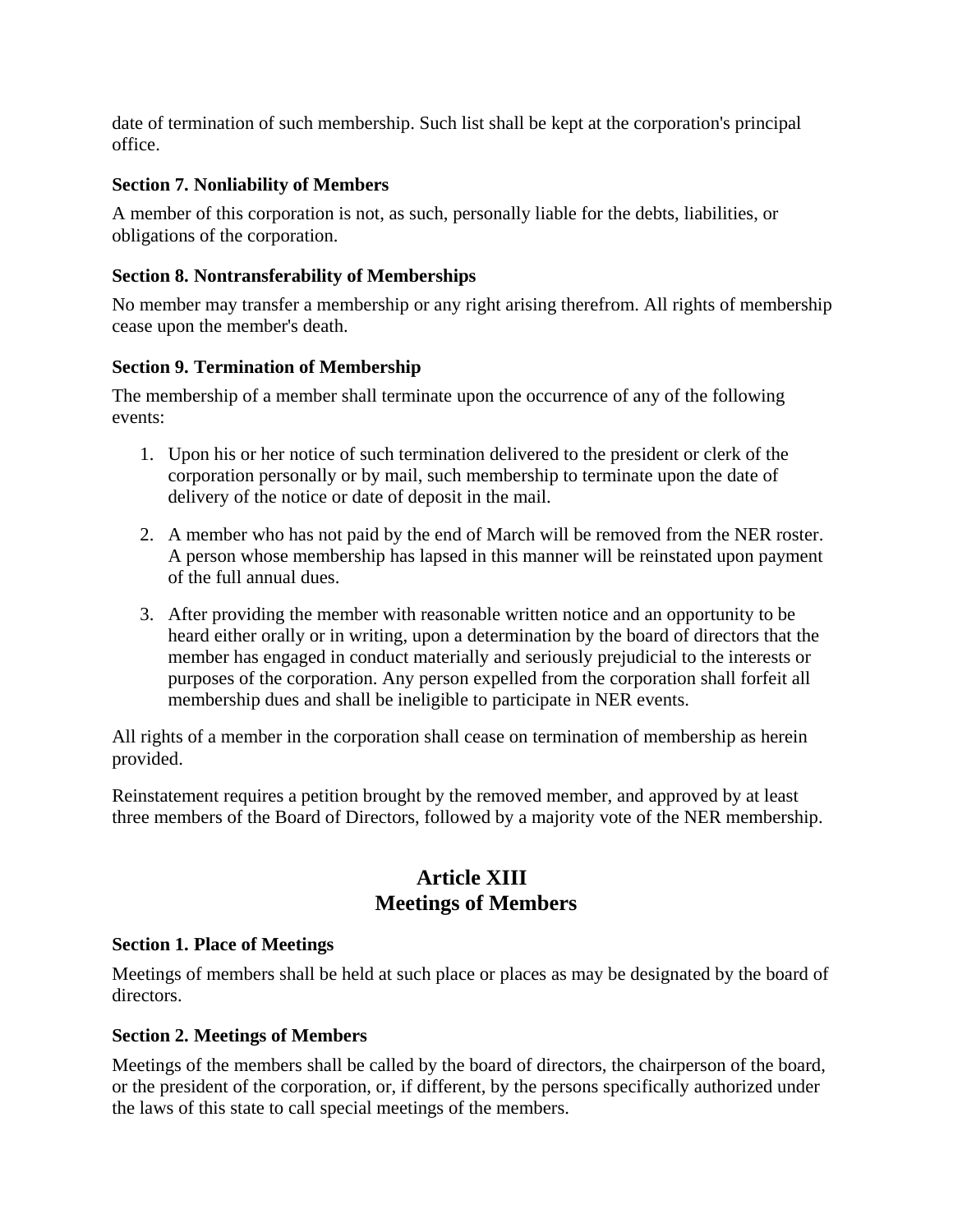#### **Section 3. Notice of Meetings**

Unless otherwise provided by the articles of incorporation, these bylaws, or provisions of law, notice stating the place, day, and hour of the meeting and, the purpose or purposes for which the meeting is called, shall be delivered not less than ten (10) nor more than fifty (50) days before the date of the meeting, either personally or by mail, by or at the direction of the president, or the clerk, or the persons calling the meeting, to each member entitled to vote at such meeting. If mailed, such notice shall be deemed to be delivered when deposited in the United States mail addressed to the member at his or her address as it appears on the records of the corporation, with postage prepaid. Personal notification includes notification by telephone, email, or by facsimile machine, provided however, in the case of facsimile notification, the member to be contacted shall acknowledge personal receipt of the email or facsimile notice by a return message or telephone call within twenty-four hours of the first facsimile transmission.

The notice of any meeting of members at which directors are to be elected shall also state the names of all those who are nominees or candidates for election to the board at the time notice is given.

Whenever any notice of a meeting is required to be given to any member of this corporation under provisions of the articles of incorporation, these bylaws, or the law of this state, a waiver of notice in writing signed by the member, whether before or after the time of the meeting, shall be equivalent to the giving of such notice.

#### **Section 4. Quorum for Meetings**

A quorum shall consist of 15% of the voting members of the corporation.

Except as otherwise provided under the articles of incorporation, these bylaws, or provisions of law, no business shall be considered by the members at any meeting at which the required quorum is not present, and the only motion which the Chair shall entertain at such meeting is a motion to adjourn.

## **Section 5. Majority Action as Membership Action**

Every act or decision done or made by a majority of voting members present in person or by proxy at a duly held meeting at which a quorum is present is the act of the members, unless the articles of incorporation, these bylaws, or provisions of law require a greater number.

## **Section 6. Voting Rights**

Each member is entitled to one vote on each matter submitted to a vote by the members. Voting at duly held meetings shall be by voice vote. Election of Directors, however, shall be by written ballot.

#### **Section 7. Action by Written Ballot**

Except as otherwise provided under the articles of incorporation, these bylaws, or provisions of law, any action which may be taken at a meeting of members may be taken without a meeting if the corporation distributes a written ballot to each member entitled to vote on the matter. The ballot shall: